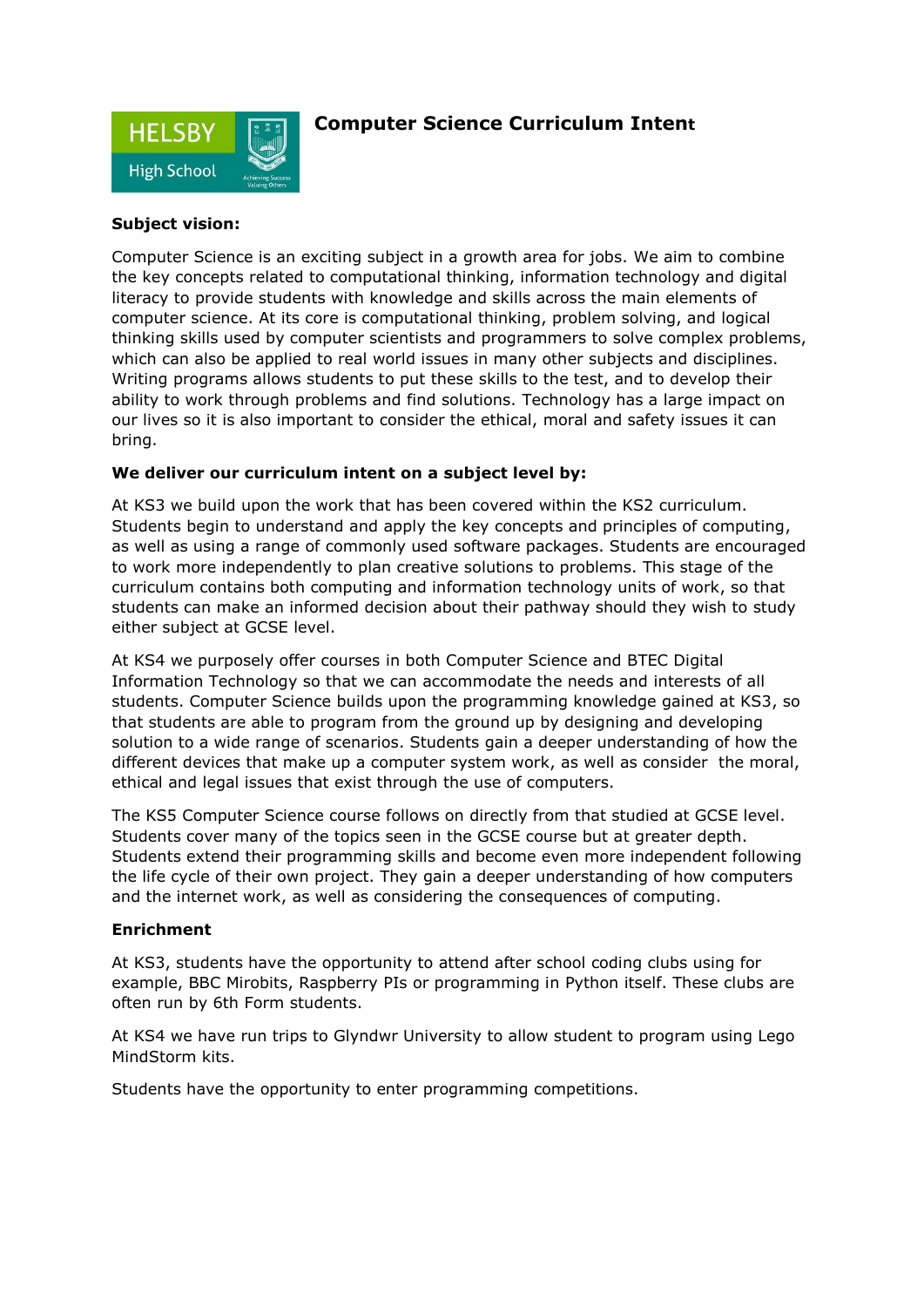In *Computer Science*, students '**Achieve success'** by:

| Encouraging high aspiration<br>and a love of learning | Students in all Key Stages are challenged to<br>exceed their own targets and to reflect on how to<br>improve their work.<br>Students are encouraged to work independently<br>$\bullet$<br>especially when programming to develop their<br>problem solving and logical thinking skills.<br>Lessons are designed to be both interesting and<br>$\bullet$<br>stimulating.                                                                     |
|-------------------------------------------------------|--------------------------------------------------------------------------------------------------------------------------------------------------------------------------------------------------------------------------------------------------------------------------------------------------------------------------------------------------------------------------------------------------------------------------------------------|
| Maximising progress and<br>potential                  | Students are immediately introduced to subject<br>$\bullet$<br>pathways through every key stage, university<br>courses and routes into the world of work.<br>Regular assessments allow students to see their<br>$\bullet$<br>own progress and reflect on this.<br>At KS4 and 5 students are offered support outside<br>of the normal lesson time, and parents/carers are<br>contacted where students are not achieving their<br>potential. |
| Providing rewarding learning<br>experiences           | Lessons cater for a variety of learning styles with<br>a range of resources. The problem solving and<br>logical thinking skills that students develop are<br>transferrable skills that can be used across the<br>curriculum.                                                                                                                                                                                                               |
| Offering diverse opportunities                        | Teachers ensure that cultural awareness is<br>$\bullet$<br>promoted in the classroom and in teaching<br>resources. The consequences of computing is<br>considered, including aspects such as the digital<br>divide.                                                                                                                                                                                                                        |
| Recognising and celebrating all<br>achievement        | Positive recognition often occurs after<br>$\bullet$<br>assessments and are celebrated by use of praise<br>but also by contacting home via email or with<br>reward postcards.<br>Online resources often have instant feedback and<br>can introduce competition within the class.                                                                                                                                                           |

# In *Computer Science*, students '**Value Others'** by:

| Contributing to a safe school<br>environment | Computer Science contributes to the development<br>of student cultural capital through the provision of<br>online safety lessons, as well as discussions<br>focusing on legal, ethical, social and<br>environmental issues along with the health and<br>safety around technology.<br>Students are aware of how to report online safety<br>issues. |
|----------------------------------------------|---------------------------------------------------------------------------------------------------------------------------------------------------------------------------------------------------------------------------------------------------------------------------------------------------------------------------------------------------|
| Showing tolerance, respect and<br>fairness   | Through appropriate behaviour management and<br>teaching strategies in lessons, tolerance, respect<br>and fairness is promoted towards staff, students<br>and the equipment being used.                                                                                                                                                           |
| Listening to and respecting<br>others' views | Students are encouraged to be active in<br>discussions and consider the opinions of others.<br>Students are encouraged to participate actively<br>during lessons without the fear of being incorrect.<br>Discussions are managed to ensure equality of<br>participation.                                                                          |